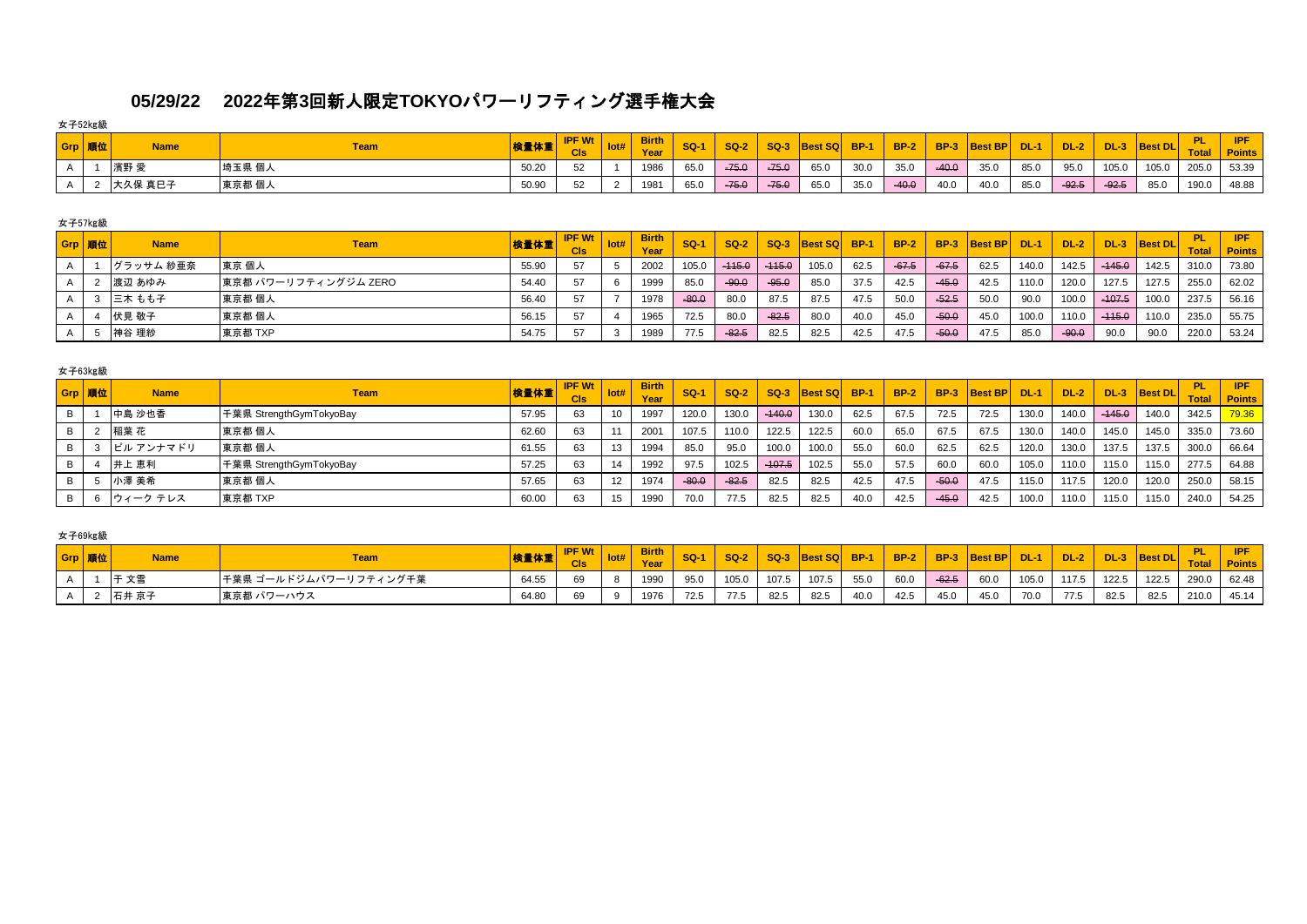女子76㎏級

| Grp 順位 | <b>Name</b> |        | 検量体重  | <b>IDE MA</b><br><b>CIs</b>  |    | <b>Birth</b> | <b>SQ-1</b> | <b>SQ-2</b> |       | SQ-3 Best SQ BP-1 |      |      |      | BP-2   BP-3 Best BP | <b>DL-1</b> | <b>DL-2</b> | $DL-3$ | $ $ Best DL $ _$ $-$ | <b>The</b> |       |
|--------|-------------|--------|-------|------------------------------|----|--------------|-------------|-------------|-------|-------------------|------|------|------|---------------------|-------------|-------------|--------|----------------------|------------|-------|
|        | 宮崎 恭子       | 東京都 個人 | 74.35 | $\overline{z}$<br>$\sqrt{6}$ | 16 | 1999         | $-410.0$    | 110.0       | 120.0 | 120.0             | 75.0 | 80.0 | 85.0 | 85.0                | 130.0       | 140.0       |        | 150.0 150.0          | 355.0      | 70.73 |

| 女子84kg級 |             |            |       |                      |              |        |             |        |              |      |             |             |                |             |        |             |                |       |               |
|---------|-------------|------------|-------|----------------------|--------------|--------|-------------|--------|--------------|------|-------------|-------------|----------------|-------------|--------|-------------|----------------|-------|---------------|
| Grp 順位  | <b>Name</b> |            |       | $\blacksquare$ PF Wt | <b>lirth</b> | $SO-1$ | <b>SQ-2</b> | $SO-3$ | Best SQ BP-1 |      | <b>BP-2</b> | <b>BP-3</b> | <b>Best BP</b> | <b>DL-1</b> | $DL-2$ | <b>DL-3</b> | <b>Best DL</b> | DI.   | <b>IPF</b>    |
|         |             | <u>eam</u> | 极重怀里  | <b>CIs</b>           | <b>Year</b>  |        |             |        |              |      |             |             |                |             |        |             |                |       | <b>Points</b> |
|         | 辻           | 東京都 個人     | 81.90 | 84                   | 1999         | 92.5   | 102.5       | 110.0  | 110.0        | 37.5 | 42.5        | 47.5        | 47.5           | 100.0       | 115.0  | 120.0       | 120.0          | 277.5 | 52.94         |

# 男子59㎏級

| Grp  順位 | <b>Name</b> | <u>Feam</u> | 検量体重  | <b>CIS</b> | <b>POLE PRODUCT</b> | <b>SQ-1</b> | <b>SQ-2</b> | $SQ-3$ | Best SQ BP-1 |         | $\overline{BP-2}$ |      | BP-3 Best BP  | $DL-1/$ | <b>DL-2</b> | $DL-3$ | <b>Best DL</b> |       | IPF.<br><b>Points</b> |
|---------|-------------|-------------|-------|------------|---------------------|-------------|-------------|--------|--------------|---------|-------------------|------|---------------|---------|-------------|--------|----------------|-------|-----------------------|
|         | 中島 和英       | 東京都 個人      | 57.25 | 59         | 1996                | 130.0       | 145.0       | 150.0  | 150.0        | 100.0   | $-445.0$ $-445.0$ |      | $100.0$ 155.0 |         | 170.0       | 175.0  | 175.0          | 425.0 | 71.47                 |
|         | 山本 昌平       | 東京都 個人      | 57.45 | 59         | 2000                | 85.0        | 95.0        | 105.0  | 105.0        | $-85.0$ | 85.0              | 90.0 | 90.0          | 100.0   | 120.0       | 125.0  | 125.0          | 320.0 | 53.71                 |

| 男子66kg級      |             |                        |       |                             |      |                      |          |          |          |              |       |             |          |                     |       |          |          |                |                      |                       |
|--------------|-------------|------------------------|-------|-----------------------------|------|----------------------|----------|----------|----------|--------------|-------|-------------|----------|---------------------|-------|----------|----------|----------------|----------------------|-----------------------|
| Grp 順位       | <b>Name</b> | <b>Team</b>            | 検量体重  | <b>IPF Wt</b><br><b>CIs</b> | Iot# | <b>Birth</b><br>Year | $SO-1$   | $SO-2$   | SQ-3     | Best SQ BP-1 |       | <b>BP-2</b> |          | <b>BP-3 Best BP</b> | DL-1  | $DL-2$   | $DL-3$   | <b>Best DL</b> | - PL<br><b>Total</b> | IPF.<br><b>Points</b> |
| C            | 赤塚 渉太       | 東京都 個人                 | 64.90 | 66                          |      | 2001                 | 175.0    | 190.0    | $-200.0$ | 190.0        | 100.0 | 110.0       | $-117.5$ | 110.0               | 225.0 | $-250.0$ | $-250.0$ | 225.0          | 525.0                | 82.57                 |
| C            | 山本 歩夢       | 東京都 個人                 | 65.70 | 66                          | - 30 | 1998                 | 180.0    | $-185.0$ |          | 180.0        | 115.0 | 125.0       | $-130.0$ | 125.0               | 185.0 | 195.0    | $-200.0$ | 195.0          | 500.0                | 78.13                 |
| C            | 元山 隼        | 東京都 個人                 | 65.45 | 66                          | 28   | 1989                 | 155.0    | 165.0    | 170.0    | 170.0        | 110.0 | 115.0       | $-120.0$ | 115.0               | 175.0 | 185.0    | 190.0    | 190.0          | 475.0                | 74.37                 |
| C            | 内田 純一郎      | 東京都 個人                 | 63.15 | 66                          | 26   | 1994                 | 145.0    | 155.0    | 165.0    | 165.0        | 105.0 | 110.0       | 115.0    | 115.0               | 160.0 | 182.5    | 190.0    | 190.0          | 470.0                | 75.00                 |
| C            | 狩野 太志       | 東京都 トレーニングジムGOAL-B     | 64.90 | 66                          | 29   | 1998                 | 127.5    | 140.0    | 147.5    | 147.5        | 92.5  | 100.0       | $-105.0$ | 100.0               | 145.0 | 152.5    | $-160.0$ | 152.5          | 400.0                | 62.91                 |
|              | 坂本 正和       | 東京都 個人                 | 64.95 | 66                          | 19   | 1982                 | 140.0    | 150.0    | $-460.0$ | 150.0        | 90.0  | $-95.0$     | 95.0     | 95.0                | 140.0 | 150.0    | $-160.0$ | 150.0          | 395.0                | 62.10                 |
| C            | 遠藤 亮        | 東京都 個人                 | 64.80 | 66                          | 23   | 1993                 | $-440.0$ | $-142.5$ | 142.5    | 142.5        | 85.0  | 92.5        | 95.0     | 95.0                | 145.0 | 155.0    | $-162.5$ | 155.0          | 392.5                | 61.78                 |
| C            | 水野 駿        | 東京都 個人                 | 65.15 | 66                          | 25   | 1999                 | 120.0    | 130.0    | 140.0    | 140.0        | 85.0  | $-90.0$     | $-90.0$  | 85.0                | 130.0 | 140.0    | 150.0    | 150.0          | 375.0                | 58.86                 |
|              | 森田 裕紀       | 東京都 TXP                | 64.35 | 66                          | -20  | 1989                 | 90.0     | 100.0    | 110.0    | 110.0        | 90.0  | 95.0        | $-100.0$ | 95.0                | 140.0 | 160.0    | $-170.0$ | 160.0          | 365.0                | 57.67                 |
| $\mathbf{C}$ | 張 凱翔        | 東京都 トレーニングスタジオマスターマインド | 64.70 | 66                          |      | 1992                 | $-405.0$ | $-112.5$ | 112.5    | 112.5        | 65.0  | 72.5        | 80.0     | 80.0                | 110.0 | 120.0    | 130.0    | 130.0          | 322.5                | 50.81                 |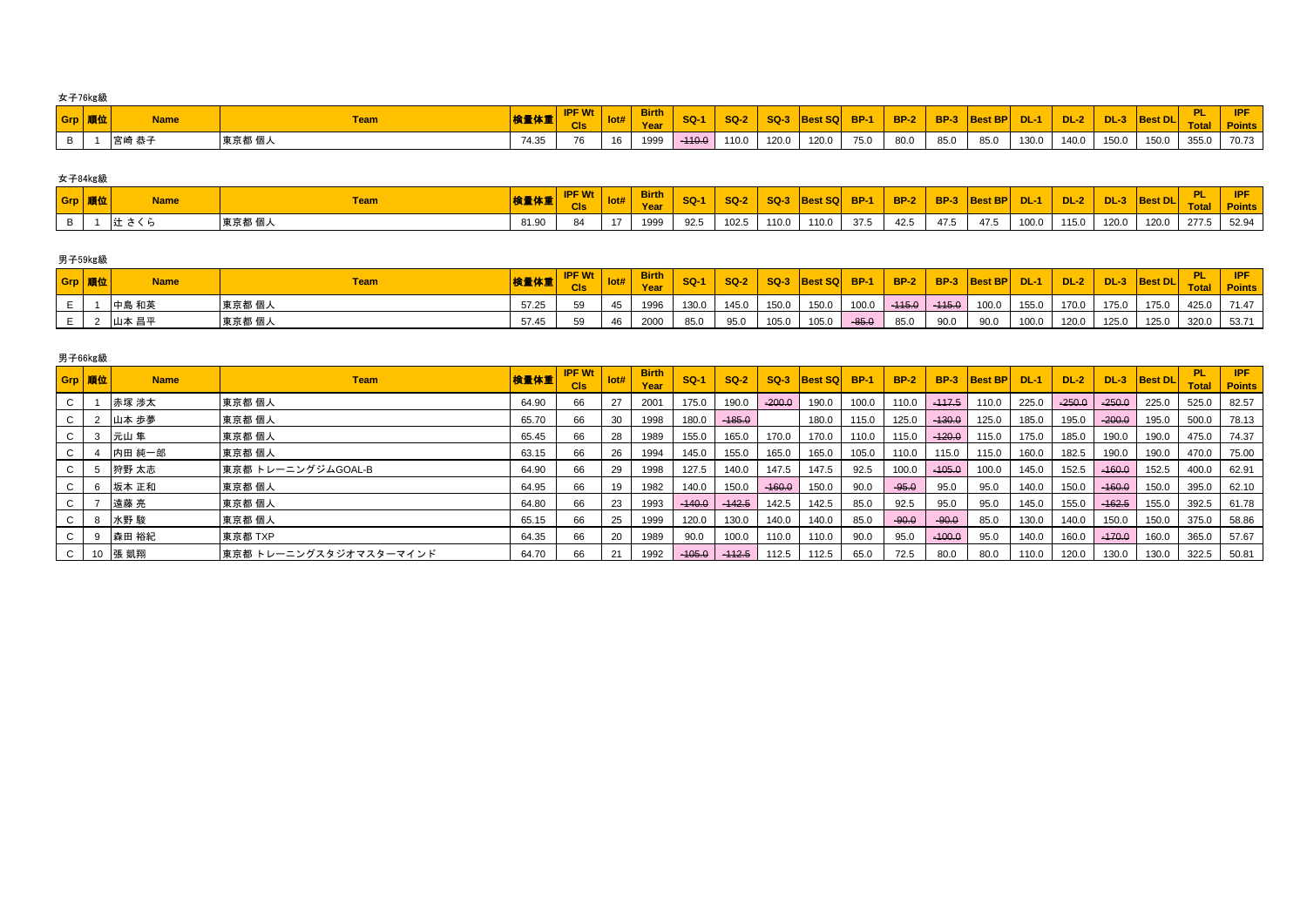|       | 男子74kg級                  |             |                                  |       |                      |      |                      |          |        |          |                |             |             |             |                |             |          |          |                |                     |                             |
|-------|--------------------------|-------------|----------------------------------|-------|----------------------|------|----------------------|----------|--------|----------|----------------|-------------|-------------|-------------|----------------|-------------|----------|----------|----------------|---------------------|-----------------------------|
|       | Grp 順位                   | <b>Name</b> | <b>Team</b>                      | 検量体重  | <b>IPF Wt</b><br>Cls | lot# | <b>Birth</b><br>Year | $SO-1$   | $SO-2$ | SQ-3     | <b>Best SQ</b> | <b>BP-1</b> | <b>BP-2</b> | <b>BP-3</b> | <b>Best BP</b> | <b>DL-1</b> | $DL-2$   | $DL-3$   | <b>Best DL</b> | PL.<br><b>Total</b> | <b>IPF</b><br><b>Points</b> |
| F.    | $\overline{1}$           | 橋本 幸憲       | 東京都 ONI GYM TOKYO                | 73.35 | 74                   | 59   | 1987                 | 165.0    | 180.0  | 192.5    | 192.5          | 115.0       | 122.5       | 125.0       | 125.0          | 210.0       | 227.5    | 245.0    | 245.0          | 562.5               | 82.96                       |
|       | 2                        | 堀内 雅文       | 神奈川県 個人                          | 72.60 | 74                   | 62   | 1994                 | 190.0    | 200.0  | 210.0    | 210.0          | 105.0       | 115.0       | 117.5       | 117.5          | 190.0       | 205.0    | $-217.5$ | 205.0          | 532.5               | 78.96                       |
| E.    | 3                        | 植田 基志       | 東京都 個人                           | 72.60 | 74                   | 56   | 1994                 | $-190.0$ | 195.0  | $-205.0$ | 195.0          | 115.0       | $-420.0$    | $-122.5$    | 115.0          | 215.0       | $-225.0$ | $-225.0$ | 215.0          | 525.0               | 77.84                       |
| E     |                          | 武藤 和也       | 神奈川県 個人                          | 73.05 | 74                   | 54   | 1988                 | 170.0    | 180.0  | $-190.0$ | 180.0          | 120.0       | $-125.0$    | $-125.0$    | 120.0          | 195.0       | 205.0    | 210.0    | 210.0          | 510.0               | 75.38                       |
| F     | 5                        | 柴田 勝則       | 東京都 個人                           | 72.45 | 74                   | 67   | 1995                 | 160.0    | 170.0  | $-180.0$ | 170.0          | 120.0       | 130.0       | $-132.5$    | 130.0          | 190.0       | 200.0    | $-210.0$ | 200.0          | 500.0               | 74.22                       |
| F     | 6                        | 侯 明昊        | 東京都 個人                           | 71.95 | 74                   | 69   | 1992                 | 150.0    | 160.0  | $-465.0$ | 160.0          | 105.0       | $-445.0$    | 117.5       | 117.5          | 180.0       | 200.0    | $-212.5$ | 200.0          | 477.5               | 71.13                       |
| F.    |                          | 白石 力丸       | 東京都 ONI GYM                      | 71.60 | 74                   | 64   | 1994                 | 150.0    | 160.0  | 165.0    | 165.0          | 120.0       | 130.0       | $-132.5$    | 130.0          | 150.0       | 170.0    | 180.0    | 180.0          | 475.0               | 70.94                       |
|       | 8                        | 美濃部 流星      | 東京都 個人                           | 73.90 | 74                   | 61   | 1998                 | 170.0    | 180.0  | $-185.0$ | 180.0          | 100.0       | 105.0       | $-110.0$    | 105.0          | 170.0       | 180.0    | 185.0    | 185.0          | 470.0               | 69.05                       |
| E     | 9                        | 古舘 朋也       | 東京都 パワーハウス                       | 70.55 | 74                   | 50   | 2000                 | 145.0    | 155.0  | 160.0    | 160.0          | 120.0       | $-130.0$    | $-130.0$    | 120.0          | 150.0       | 160.0    | 170.0    | 170.0          | 450.0               | 67.73                       |
| F     | 10                       | 屋宜 雅文       | 東京都 TXP                          | 71.75 | 74                   | 58   | 1991                 | 140.0    | 150.0  | 155.0    | 155.0          | 112.5       | 122.5       | $-127.5$    | 122.5          | 150.0       | 160.0    | 172.5    | 172.5          | 450.0               | 67.13                       |
| E     | 11                       | 小松 真二       | 東京都 Training-studio"Master Mind" | 73.35 | 74                   | 53   | 1989                 | 140.0    | 152.5  | 160.0    | 160.0          | 100.0       | 110.0       | $-112.5$    | 110.0          | 150.0       | 162.5    | 175.0    | 175.0          | 445.0               | 65.63                       |
| E.    | 12                       | 高橋 克弥       | 東京都 個人                           | 73.45 | 74                   | 47   | 1993                 | 150.0    | 160.0  | 165.0    | 165.0          | 90.0        | 95.0        | $-97.5$     | 95.0           | 160.0       | 170.0    | 182.5    | 182.5          | 442.5               | 65.22                       |
|       | 13                       | 高木 良輔       | 東京都 ノーリミッツ                       | 70.15 | 74                   | 57   | 1998                 | 145.0    | 150.0  | 155.0    | 155.0          | 100.0       | 105.0       | 110.0       | 110.0          | 165.0       | 175.0    | $-185.0$ | 175.0          | 440.0               | 66.42                       |
| $F -$ | 14                       | 久保 俊昭       | 東京都 個人                           | 73.25 | 74                   | 68   | 1979                 | $-140.0$ | 140.0  | $-150.0$ | 140.0          | 105.0       | $-410.0$    | 110.0       | 110.0          | 180.0       | 190.0    | $-205.0$ | 190.0          | 440.0               | 64.94                       |
| $F -$ | 15                       | 山本 颯哉       | 東京都 ONI GYM TOKYO                | 71.30 | 74                   | 66   | 1996                 | 145.0    | 157.5  | 162.5    | 162.5          | 100.0       | 107.5       | $-112.5$    | 107.5          | 150.0       | 165.0    | $-172.5$ | 165.0          | 435.0               | 65.11                       |
| E     |                          | 16 ヤルノルドケビン | ┃千葉県 ゴールドジムパワーリフティングクラブ千葉        | 73.30 | 74                   | 55   | 1994                 | 130.0    | 137.5  | $-145.0$ | 137.5          | 95.0        | 100.0       | $-105.0$    | 100.0          | 145.0       | 155.0    | 165.0    | 165.0          | 402.5               | 59.38                       |
| E     | 17                       | 近藤 康平       | 神奈川県 個人                          | 73.25 | 74                   | 52   | 1991                 | 120.0    | 130.0  | 140.0    | 140.0          | 85.0        | $-95.0$     | 100.0       | 100.0          | 130.0       | 150.0    | 160.0    | 160.0          | 400.0               | 59.04                       |
| F.    | 18                       | 染野 和也       | 東京都 個人                           | 70.30 | 74                   | 65   | 1987                 | 135.0    | 142.5  | 150.0    | 150.0          | 80.0        | $-95.0$     | $-95.0$     | 80.0           | 135.0       | 150.0    | 155.0    | 155.0          | 385.0               | 58.05                       |
| E     | 19                       | 東 兼太郎       | 東京都 TXP                          | 72.95 | 74                   | 48   | 1978                 | 100.0    | 110.0  | 120.0    | 120.0          | 100.0       | 105.0       | $-110.0$    | 105.0          | 125.0       | 135.0    | 140.0    | 140.0          | 365.0               | 53.98                       |
| F.    | 20                       | 佐藤 洋介       | 東京都 Training-studio"Master Mind" | 71.00 | 74                   | 63   | 1985                 | $-420.0$ | 120.0  | $-130.0$ | 120.0          | 80.0        | 85.0        | $-92.5$     | 85.0           | 135.0       | 145.0    | 155.0    | 155.0          | 360.0               | 54.00                       |
| E     | 21                       | 加納 泉        | 千葉県 ゴールドジムパワーリフティングクラブ千葉         | 72.20 | 74                   | 49   | 1988                 | 100.0    | 105.0  | 115.0    | 115.0          | 85.0        | 90.0        | $-95.0$     | 90.0           | 120.0       | 130.0    | $-140.0$ | 130.0          | 335.0               | 49.82                       |
| F.    | 22                       | 大山 裕司       | 東京都 Training-studio"Master Mind" | 70.90 | 74                   | 60   | 1993                 | 85.0     | 92.5   | 105.0    | 105.0          | 60.0        | 67.5        | $-72.5$     | 67.5           | 105.0       | 112.5    | 125.0    | 125.0          | 297.5               | 44.66                       |
| E     | $\overline{\phantom{m}}$ | 大谷 和寛       | 千葉県 個人                           | 74.10 | 83                   | 51   | 2001                 | $-180.0$ | 180.0  | 200.0    | 200.0          | $-135.0$    | $-435.0$    | 135.0       | 135.0          | 210.0       | 235.0    | 250.0    | 250.0          | 585.0               | 85.82                       |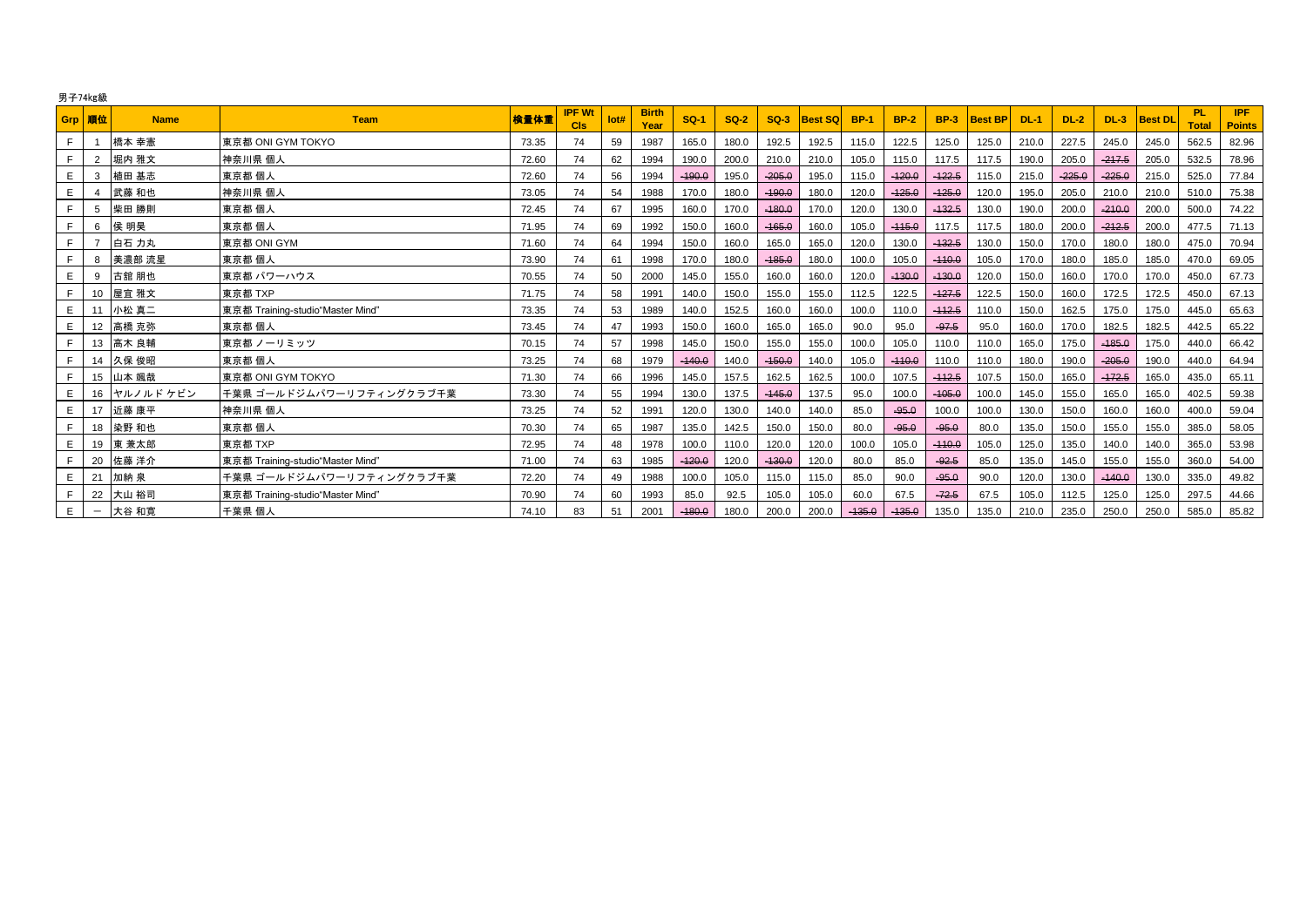|   | Grp   順位                        | <b>Name</b> | <b>Team</b>              | 検量体重  | <b>IPF Wt</b><br>Cis | lot# | <b>Birth</b><br>Year | $SO-1$   | $SO-2$   | $SO-3$   | <b>Best SQ</b> | <b>BP-1</b> | <b>BP-2</b> | <b>BP-3</b> | <b>Best BP</b> | DL-1     | $DL-2$   | $DL-3$   | <b>Best DL</b> | <b>PL</b><br><b>Total</b> | <b>IPF</b><br><b>Points</b> |
|---|---------------------------------|-------------|--------------------------|-------|----------------------|------|----------------------|----------|----------|----------|----------------|-------------|-------------|-------------|----------------|----------|----------|----------|----------------|---------------------------|-----------------------------|
| H |                                 | 西村 義明       | 東京都 個人                   | 80.90 | 83                   | 89   | 1996                 | 200.0    | 220.0    | 225.0    | 225.0          | 140.0       | 150.0       | $-160.0$    | 150.0          | 210.0    | 225.0    | 230.0    | 230.0          | 605.0                     | 84.84                       |
| H | 2                               | 丸山 大輔       | 長野県 個人                   | 82.95 | 83                   | 84   | 1986                 | 200.0    | 215.0    | $-225.0$ | 215.0          | 160.0       | $-165.0$    | $-165.0$    | 160.0          | 230.0    | $-250.0$ | $-250.0$ | 230.0          | 605.0                     | 83.77                       |
| H | 3                               | 馬込 佑飛       | 東京都 個人                   | 80.35 | 83                   | 90   | 1996                 | 180.0    | $-200.0$ | 200.0    | 200.0          | 145.0       | 155.0       | $-162.5$    | 155.0          | 210.0    | 230.0    | 245.0    | 245.0          | 600.0                     | 84.43                       |
| G |                                 | 矢野 理起       | 東京都 個人                   | 81.25 | 83                   | 79   | 1997                 | 170.0    | 190.0    | $-200.0$ | 190.0          | 130.0       | 140.0       | $-150.0$    | 140.0          | 190.0    | 210.0    | 220.0    | 220.0          | 550.0                     | 76.96                       |
| H | 5                               | 松堂 大志       | 東京都 個人                   | 77.25 | 83                   | 81   | 1992                 | 160.0    | 170.0    | 180.0    | 180.0          | 130.0       | 150.0       | $-160.0$    | 150.0          | 190.0    | 210.0    | $-225.0$ | 210.0          | 540.0                     | 77.54                       |
| H | - 6                             | 河村 英仁       | 東京都 個人                   | 81.10 | 83                   | 86   | 1995                 | 185.0    | 195.0    | 205.0    | 205.0          | 105.0       | 112.5       | $-117.5$    | 112.5          | 200.0    | 215.0    | $-230.0$ | 215.0          | 532.5                     | 74.58                       |
| H |                                 | 加藤 知        | 東京都 TXP                  | 82.05 | 83                   | 87   | 1994                 | 155.0    | 170.0    | 182.5    | 182.5          | 115.0       | 125.0       | 132.5       | 132.5          | 180.0    | 195.0    | 207.5    | 207.5          | 522.5                     | 72.75                       |
| H | 8                               | 片山 海斗       | 東京都 個人                   | 82.35 | 83                   | 85   | 1992                 | 170.0    | 185.0    | $-200.0$ | 185.0          | 115.0       | 125.0       | 132.5       | 132.5          | 185.0    | 205.0    | $-225.0$ | 205.0          | 522.5                     | 72.62                       |
| H | 9                               | 上田 大生       | 東京都 ONI GYM TOKYO        | 78.30 | 83                   | 91   | 1992                 | 165.0    | 175.0    | 185.0    | 185.0          | 110.0       | 115.0       | 122.5       | 122.5          | 180.0    | 207.5    | $-220.0$ | 207.5          | 515.0                     | 73.44                       |
| G | 10                              | 白砂 峻        | 東京都 個人                   | 78.95 | 83                   | 76   | 1992                 | 150.0    | 165.0    | 180.0    | 180.0          | 120.0       | 130.0       | 140.0       | 140.0          | 160.0    | 175.0    | $-190.0$ | 175.0          | 495.0                     | 70.29                       |
| G | 11                              | 池亀 一樹       | 神奈川県 個人                  | 81.45 | 83                   | 74   | 1987                 | 150.0    | 165.0    | 175.0    | 175.0          | $-90.0$     | 95.0        | 100.0       | 100.0          | 180.0    | 195.0    | 205.0    | 205.0          | 480.0                     | 67.08                       |
| G |                                 | 12 丸山 晶崇    | 東京都 個人                   | 79.95 | 83                   | 77   | 1979                 | 150.0    | 162.5    | $-170.0$ | 162.5          | 95.0        | 105.0       | $-110.0$    | 105.0          | 185.0    | 200.0    | $-210.0$ | 200.0          | 467.5                     | 65.96                       |
| H |                                 | 13 高田 健吾    | 東京都 トレーニングジムGOAL-B       | 79.85 | 83                   | 82   | 1992                 | 160.0    | 170.0    | $-180.0$ | 170.0          | 100.0       | 107.5       | 115.0       | 115.0          | 180.0    | $-190.0$ | $-190.0$ | 180.0          | 465.0                     | 65.64                       |
| G | 14                              | 小縣 良介       | 東京都 ノーリミッツ               | 82.20 | 83                   | 78   | 1996                 | 157.5    | $-167.5$ | 167.5    | 167.5          | 82.5        | 87.5        | 90.0        | 90.0           | 190.0    | 200.0    | 205.0    | 205.0          | 462.5                     | 64.34                       |
| G |                                 | 15 中西 正悟    | 神奈川県 個人                  | 79.85 | 83                   | 71   | 2001                 | 155.0    | 165.0    | 170.0    | 170.0          | 85.0        | 95.0        | 100.0       | 100.0          | 170.0    | 185.0    | $-200.0$ | 185.0          | 455.0                     | 64.23                       |
| H |                                 | 16 播本 洋夢    | 東京都 個人                   | 81.05 | 83                   | 88   | 2001                 | 150.0    | 160.0    | $-167.5$ | 160.0          | 92.5        | 100.0       | 102.5       | 102.5          | 147.5    | 160.0    |          | 160.0          | 422.5                     | 59.19                       |
| G | 17                              | 清水 晃基       | 東京都 個人                   | 81.90 | 83                   | 72   | 1996                 | 160.0    | $-170.0$ | $-170.0$ | 160.0          | 85.0        | $-95.0$     | $-95.0$     | 85.0           | $-150.0$ | 155.0    | 162.5    | 162.5          | 407.5                     | 56.79                       |
| G |                                 | 18 桑原充      | 千葉県 ゴールドジムパワーリフティングクラブ千葉 | 81.25 | 83                   | 70   | 1986                 | 130.0    | 140.0    | 150.0    | 150.0          | 85.0        | 90.0        | 95.0        | 95.0           | 130.0    | 140.0    | 155.0    | 155.0          | 400.0                     | 55.97                       |
| G | 19                              | 千葉 俊作       | 東京都 トレーニングセンターサンプレイ      | 76.25 | 83                   | 80   | 1985                 | 125.0    | $-445.0$ | $-450.0$ | 125.0          | 82.5        | $-92.5$     | 95.0        | 95.0           | 140.0    | 160.0    | 170.0    | 170.0          | 390.0                     | 56.38                       |
| G | $\hspace{0.1mm}-\hspace{0.1mm}$ | 伊藤 勝彦       | 東京都 個人                   | 81.25 | 83                   | 75   | 1991                 | $-180.0$ | $-180.0$ | $-180.0$ | 0.0            | 135.0       | $-140.0$    | $-140.0$    | 135.0          | 210.0    | 220.0    | 230.0    | 230.0          | 0.0                       | 0.00                        |

### 男子93㎏級

| Grp 順位 |    | <b>Name</b> | <b>Team</b>           | 検量体重  | <b>IPF Wt</b><br><b>CIs</b> | lot# | <b>Birth</b><br>Year | $SO-1$   | $SO-2$ | $SO-3$   | <b>Best SQ</b> | <b>BP-1</b> | <b>BP-2</b> | <b>BP-3</b> | <b>Best BPI</b> | DL-1  | $DL-2$ | <b>DL-3</b> | <b>Best DL</b> | <b>PL</b><br><b>Total</b> | <b>IPF</b><br><b>Points</b> |
|--------|----|-------------|-----------------------|-------|-----------------------------|------|----------------------|----------|--------|----------|----------------|-------------|-------------|-------------|-----------------|-------|--------|-------------|----------------|---------------------------|-----------------------------|
| D      |    | 中村 鮎人       | 東京都 個人                | 91.65 | 93                          | 42   | 1997                 | 240.0    | 252.5  | 260.0    | 260.0          | 155.0       | 165.0       | 170.0       | 170.0           | 230.0 | 240.0  | 250.0       | 250.0          | 680.0                     | 89.60                       |
| D      |    | 今野 裕一       | 東京都 個人                | 91.05 | 93                          | 34   | 1989                 | $-190.0$ | 220.0  | $-235.0$ | 220.0          | $-110.0$    | 130.0       | $-145.0$    | 130.0           | 200.0 | 230.0  | 240.0       | 240.0          | 590.0                     | 77.99                       |
| D      |    | 李 子健        | 千葉県 ゴールドジムパワーリフティング千葉 | 88.25 | 93                          | 33   | 1990                 | 182.5    | 195.0  | $-202.5$ | 195.0          | 115.0       | $-120.0$    | 120.0       | 120.0           | 205.0 | 215.0  | 217.5       | 217.5          | 532.5                     | 71.48                       |
| D      |    | 滝川 紘平       | 東京都 パワーフィットスタジオZERO   | 91.75 | 93                          | 37   | 1988                 | 175.0    | 187.5  | 195.0    | 195.0          | 105.0       | 115.0       | 122.5       | 122.5           | 185.0 | 200.0  | 215.0       | 215.0          | 532.5                     | 70.12                       |
| D      |    | 佐々木 成聖      | 東京都 TXP               | 90.50 | 93                          | 40   | 1994                 | 160.0    | 175.0  | 185.0    | 185.0          | 120.0       | 130.0       | 135.0       | 135.0           | 180.0 | 190.0  | 200.0       | 200.0          | 520.0                     | 68.94                       |
| D      |    | 田中 哲郎       | 東京都 パワーフィットスタジオZERO   | 85.05 | 93                          | 39   | 1992                 | 170.0    | 185.0  | $-195.0$ | 185.0          | 110.0       | 115.0       | $-120.0$    | 115.0           | 190.0 | 210.0  | $-222.5$    | 210.0          | 510.0                     | 69.74                       |
| D      |    | 斉藤 恭佑       | 埼玉県 個人                | 90.00 | 93                          | -31  | 1995                 | 160.0    | 180.0  | 190.0    | 190.0          | 110.0       | 120.0       | $-130.0$    | 120.0           | 160.0 | 180.0  | 200.0       | 200.0          | 510.0                     | 67.80                       |
| D      |    | 高橋 佳吾       | 東京都 ONI GYM           | 89.80 | 93                          | 36   | 2000                 | 150.0    | 160.0  | 165.0    | 165.0          | 110.0       | 120.0       | $-127.5$    | 120.0           | 150.0 | 160.0  | 165.0       | 165.0          | 450.0                     | 59.89                       |
| D      |    | 篠原 正樹       | 東京都 TXP               | 90.60 | 93                          | 32   | 1990                 | 140.0    | 150.0  | 160.0    | 160.0          | 95.0        | 100.0       | 105.0       | 105.0           | 150.0 | 160.0  | 170.0       | 170.0          | 435.0                     | 57.64                       |
| D      |    | 葛西 慶樹       | 東京都 個人                | 90.30 | 93                          | 35   | 1992                 | 120.0    | 135.0  | $-150.0$ | 135.0          | 80.0        | 90.0        | $-95.0$     | 90.0            | 170.0 | 180.0  | 185.0       | 185.0          | 410.0                     | 54.42                       |
| D      | 11 | 山口 健吾       | 東京都 個人                | 86.35 | 93                          | 41   | 1983                 | 140.0    | 155.0  | $-465.0$ | 155.0          | 70.0        | 77.5        | 82.5        | 82.5            | 145.0 | 155.0  | 162.5       | 162.5          | 400.0                     | 54.28                       |

# 男子83㎏級